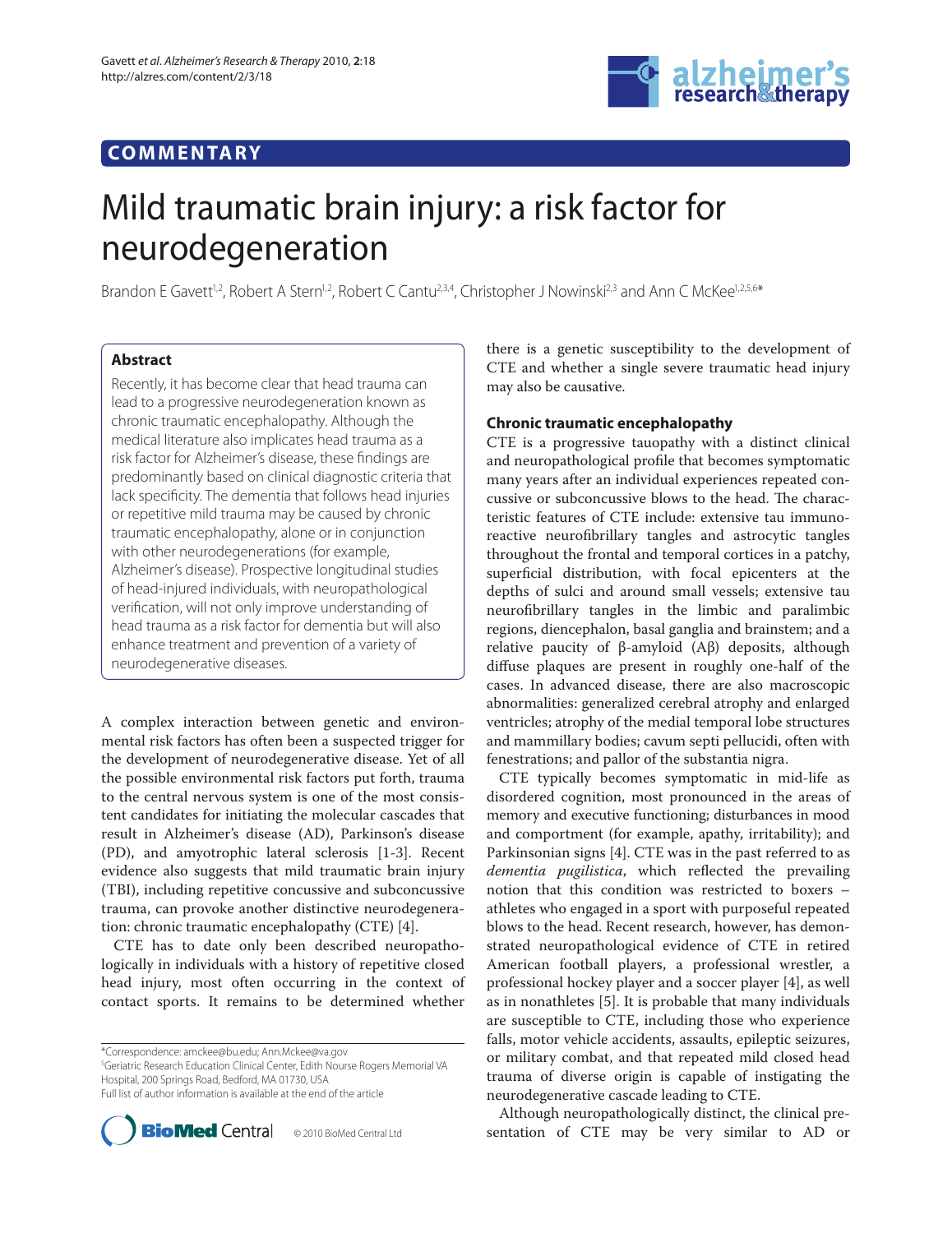fronto temporal lobar degeneration, especially in advanced disease [4]. Individuals may meet clinical criteria for AD or frontotemporal lobar degeneration, even though the age of onset for CTE is generally younger than that for AD and the course of the disease is typically slower than that of AD or frontotemporal lobar degeneration. These similarities bring into question the specificity of the clinical diagnostic criteria for AD used in the multitude of case–control studies that have established TBI as a risk factor for AD. Without neuropathological verification, the prevalence of CTE neuropathology in a demented sample is unknown.

### **The link between head trauma, Alzheimer's disease and other neurodegenerations**

Multiple epidemiological studies have shown that mild TBI is a risk factor for late-life dementia, especially AD [1]. Although the evidence is not without its detractors (for example [6]), meta-analytic studies support the notion that AD risk is increased after TBI, at least for men [7]. In almost all of the studies investigating TBI and AD risk, AD was diagnosed based on clinical criteria for probable or possible AD, without neuropathological verification. Only one study has evaluated the risk of AD following TBI using standardized neuropathological criteria for AD  $[8]$  – finding that a history of TBI was a risk factor for AD, particularly in individuals without the apolipoprotein e4 allele. As the majority of reports were based on clinical diagnostic criteria that may lack the specificity to rule out other causes of dementia [9], it is possible that the increased incidence of dementia following head injuries is due to CTE, alone or in conjunction with other neurodegenerative conditions such as AD.

Multiple studies have also indicated that a history of trauma to the central nervous system is a risk factor for other neurodegenerative conditions, including PD [2,10] and amyotrophic lateral sclerosis [3,11,12]. Widespread TAR DNA-binding protein 43 (TDP-43)-positive inclusions have been reported in the neocortex in cases of CTE [13]. We recently also found TDP-43 immunoreactive inclusions and neurites in the frontal and temporal cortices, medial temporal lobe, basal ganglia, diencephalon, and brainstem in 10 out of 12 cases of CTE. Three of these athletes with CTE also had a progressive motor neuron disease characterized by profound weakness, atrophy, spasticity, and fasciculations, and abundant TDP-43-positive inclusions were found in the spinal cord, as well as tau neurofibrillary changes, upon postmortem examination [14].

These findings support epidemiologic evidence that the repetitive head trauma experienced in sports might also be associated with the development of a motor neuron disease [3,11,14]. TBI could conceivably trigger multiple molecular pathways that result in the overproduction and aggregation of a number of key proteins that form pathological aggregates in neurodegenerative diseases. TBI may not only provoke the accumulation of hyperphosphorylated tau protein, as CTE, but also of Aβ, αsynuclein, and TDP-43, possibly increasing the likelihood of developing AD, PD, and motor neuron disease. Experimental evidence indicates that Aβ neurotoxicity is enhanced in the presence of tau [15]. It is conceivable that tau deposition provoked by repetitive head trauma accelerates Aβ toxicity in individuals with age-related Aβ plaques [16], triggering the more rapid onset of AD. Furthermore, aggregates of  $\alpha$ -synuclein and A $\beta$  have been described after experimental TBI in animals and after acute brain trauma in humans [17].

## **The need for future chronic traumatic encephalopathy research**

There is clearly a need for improved accuracy of clinical diagnostic criteria in the differential diagnosis of CTE and AD, which will require new prospective longitudinal studies terminating in autopsy. Equally important is the need for standardized criteria to diagnose CTE neuropathologically, either alone or as mixed disease.

Although the evidence suggests that central nervous system trauma is a risk factor for CTE, as well as for AD, PD, and motor neuron disease, very little is known about what type, frequency, or amount of trauma is necessary to induce the accumulation of these pathological proteins. Future prospective studies will be necessary to answer these questions as well as to determine at what age the nervous system is most susceptible to the deleterious effects of trauma and whether proper management of acute head injuries is effective in reducing the incidence of late-life neurodegenerative dementias.

Accurate differential diagnosis in the preclinical or early phases of CTE and AD may have important therapeutic implications as well. For example, therapeutics selectively targeting Aβ will be misguided if the predominant neuropathological abnormality is hyperphosphorylated tau protein, as in CTE. Furthermore, use of experimental models of head injury to provoke neurodegeneration in genetically modified animals may ultimately serve to identify key components of the pathogenetic molecular cascades as well as susceptibility genes for a variety of neurodegenerative diseases.

#### **Abbreviations**

Aβ, β-amyloid; AD, Alzheimer's disease; CTE, chronic traumatic encephalopathy; PD, Parkinson's disease; TBI, traumatic brain injury; TDP-43, TAR DNA-binding protein 43.

#### **Competing interests**

RAS has been a paid consultant for Elan Pharmaceuticals and Outcome Science. He also receives royalties from Psychological Assessment Resources, Inc., as a co-developer of the Neuropsychological Assessment Battery. The other authors declare they have no competing interests.